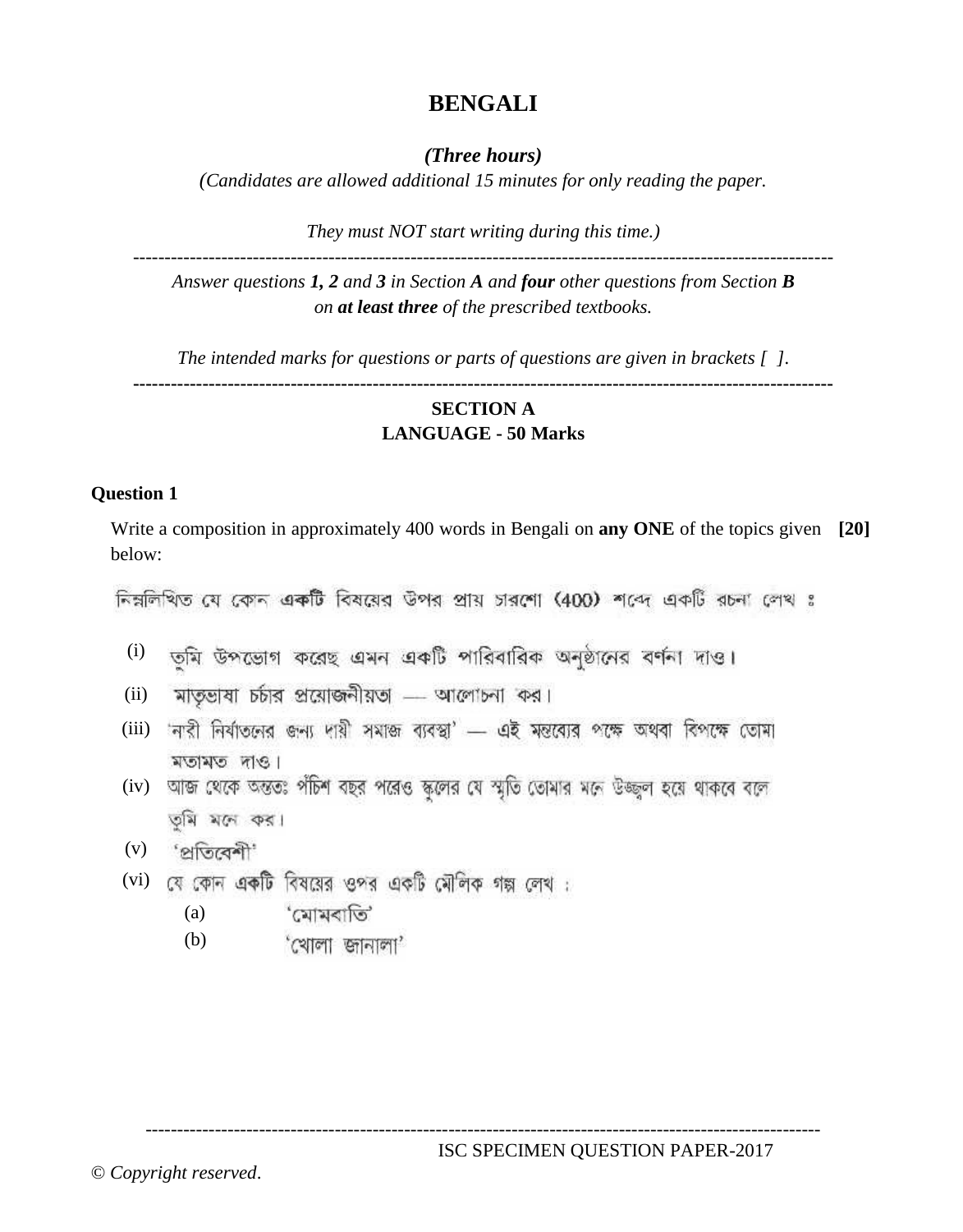#### **Question 2**

Read the passage given below carefully and answer in Bengali the questions that follow, using your own words:

নিম্নলিখিত রচনাটি ভালো করে পড়ে বাংলা ভাষায় (i), (ii), (iii), (iv) এবং (v) প্রশ্নগুলির উত্তর দাও। উত্তরগুলি নিজের ভাষায় লেখা বাঙ্গনীয় :

মহিমের পরম বন্ধু ছিল সূরেশ। একসঙ্গে এফ.এ. পাস করার পর সূরেশ গিয়া মেডিকেল কলেজে ভর্তি হইল, কিন্তু মহিম তাহার প্ররাতন সিটি কলেজেই টিকিয়া রহিল।

সুরেশ অভিমান-ক্ষুণ্ণ কণ্ঠে কহিল, মহিম, আমি বার বার বলছি, বি.এ., এম.এ. পাস করে কোন লাভ হবে না। এখনও সময় আছে, তোমারও মেডিকেল কলেজেই ভর্তি হওয়া উচিত।

তারপর দিন পনের কাটিয়া গিয়াছে, কোথায় বা মহিম, আর কোথায় বা তাহার মেডিকেল কলেজ। একদিন রবিবারের দৃপুরবেলা সূরেশ বিস্তর খোঁজাখঁজির পর একটা দীনহীন ছাত্রাবাসে আসিয়া উপস্থিত হইল। সোজা উপরে উঠিয়া গিয়া দেখিল, সম্মুথের একটা অন্ধকার স্যাতসেঁতে ঘরের মেঝের উপর ছিন্ন-বিচ্ছিন্ন কুশাসন পাতিয়া ছয়-সাতজন আহারে বসিয়াছে। মহিম মুখ তুলিয়া অকস্মাৎ বন্ধকে দেখিয়া কহিল, হঠাৎ বাসা বদলাতে হল বলে তোমাকে সংবাদ দিতে পারিনি, সন্ধান করলে কি করে ? সরেশ তাহার কোন উত্তর না দিয়া থপ্ করিয়া টোকাঠের উপর বসিয়া পড়িল এবং একদৃষ্টে ছেলেদের আহার্যের প্রতি চাহিয়া রহিল। অত্যন্ত মোটা চালের অন্ন, জলের মত কি একটা ভাল, শাক। ডাঁটা এবং কচ দিয়া একটা তরকারি এবং তাহারই পাশে দ-টকরা পোড়া পোড়া কমড়াভাজা। দধি নাই, দগ্ধ নাই, কোন প্রকার মিষ্ট নাই; এক টুকরা মাছ পর্যন্ত কাহারও পাতে পড়িল না।

সকলের সঙ্গে মহিম অম্লানমথে, নিরতিশয় পরিতৃপ্তির সহিত এগুলি ডোজন করিতে লাগিল। কিন্তু চাহিয়া চাহিয়া সূরেশের দুই চক্ষ জলে ভরিয়া গেল। সে কোনমতে মুখ ফিরাইয়া অশ্রু মুছিয়া উঠিয়া দাঁড়াইল।

আহারান্তে মহিম তাহার ক্ষুদ্র শয্যার উপর আনিয়া বন্ধুকে যথন বসাইল, তথন সূরেশ রুদ্ধস্বরে কহিল, এমন কদর্য বাড়ি যে শহরের মধ্যে থাকতে পারে এবং এমন বিশ্রি খাওয়াও যে কোন মানুষ মুখে দিতে পারে, চোখে না দেখলে আমি কোনমতে বিশ্বাস করতে পারতুম না। তা যাই হোক, এ জায়গায় তুমি সন্ধান পেলেই বা কিরপে, আর তোমার সাবেক বাসা ... তা সে যত মন্দই হোক, এর সঙ্গে তার তৃলনাই হয় না, তাই বা পরিত্যাগ করলে কেন ?

সুরেশ আরও কহিল, এখন আমার প্রয়োজন তোমাকে এখান থেকে এই মুহূর্তে উদ্ধার করে নিয়ে যাওয়া। এখানে যদি তোমাকে ফেলে রেখে যাই, চোথে আমার ঘুম আসবে না, মুখে অন্ন রুচবে না। এই বলিয়া সুরেশ মহিমকে টানিয়া তুলিয়া স্বহন্তে তাহার বিছানা গুটাইতে প্রবৃত্ত হইল।

ISC SPECIMEN QUESTION PAPER-2017

2

------------------------------------------------------------------------------------------------------------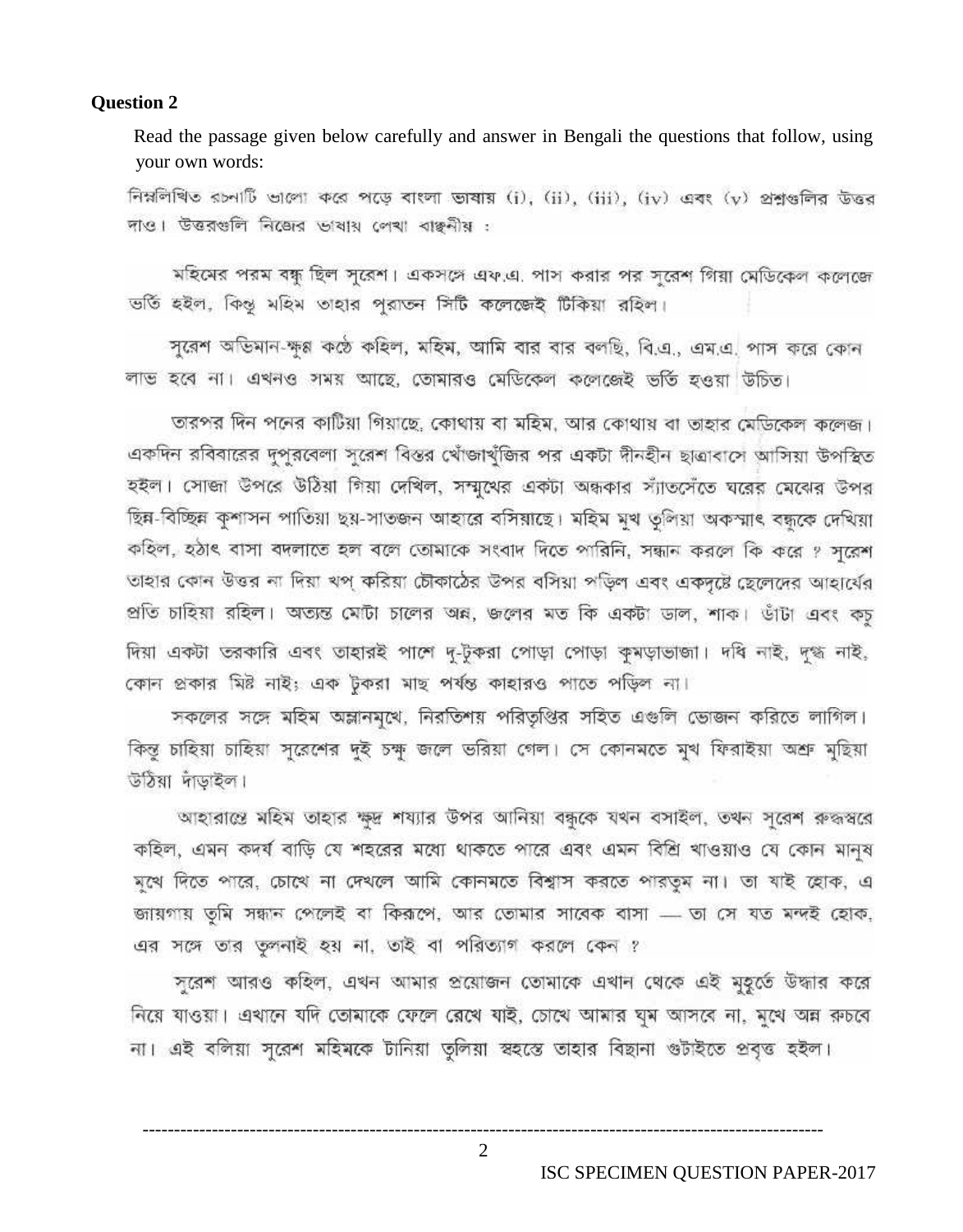| (i)  | দুই বন্ধুর কে কোথায় ভর্তি হল ? এ ব্যাপারে একজন অন্যজনকে কি বলেছিল ? | [4] |
|------|----------------------------------------------------------------------|-----|
| (ii) | সুরেশ একদিন হঠাৎ এই দীনহীন ছাত্রাবাসে গিয়ে কি দেখল ?                | [4] |
|      | (iii) পুরেশের চোথ জলে ভরে উঠল কেন ?                                  | [4] |
|      | $(iv)$ মহিমের থাওয়া হলে সুরেশ কি বলল ?                              | [4] |
|      | (v) সূরেশ, মহিমকে কোথায় নিয়ে যেতে চাইল এবং কেন ? এরপর সে কি করল ?  | [4] |

## **Question 3**

| (a) | Correct the misspelt words:                        |  |  |  |  |  |  |  |  |  |
|-----|----------------------------------------------------|--|--|--|--|--|--|--|--|--|
|     | নিম্নলিখিত প্রশ্নগুলির নির্দেশ অনুসারে উত্তর দাও ঃ |  |  |  |  |  |  |  |  |  |

- (i)
- (ii) বীভিসন
- (iii)
- (iv) দুর্গাপূজা
- (v) শারীরীক

(b) Fill in the blanks in the following sentences, selecting five idioms from those given below: **[5]**

প্রদত্ত বাগধারাগুলির মধ্যে পাঁচটি উপযুক্ত বাগধারা বেছে নিম্নলিখিত বাক্যগুলির শূন্যস্থান পূর্ণ কর :-(অকাল কুম্মাণ্ড, চোথের মণি, অগ্নিশর্মা, রক্ত জল করা, কথার কথা, কুয়োর ব্যাঙ, সাপে নেউলে) (i) ছেলের পরীক্ষার রেজন্ট দেথে মা রাগে –––– হলেন। <sup>(ii)</sup> রায়বাড়ির ছেট ছেলেটি এবেঙ্গারে –––––––––, চাকরি-বাকরির নামটি নেই গুধু পাড়ায় আড্ডা দিয়ে বেড়ালো। (iii) বাড়াবার চেষ্টা কর। (iv) বাবার - - - ভিপার্জনের পরসা উড়নbণ্ডী ছেলের হাতে পড়ে নষ্ট হল। সামান্য একটা - - - - থেকে এত বড় ঝগড়া বাধবে কে ভেবেছিল ? (v)

------------------------------------------------------------------------------------------------------------ 3

ISC SPECIMEN QUESTION PAPER-2017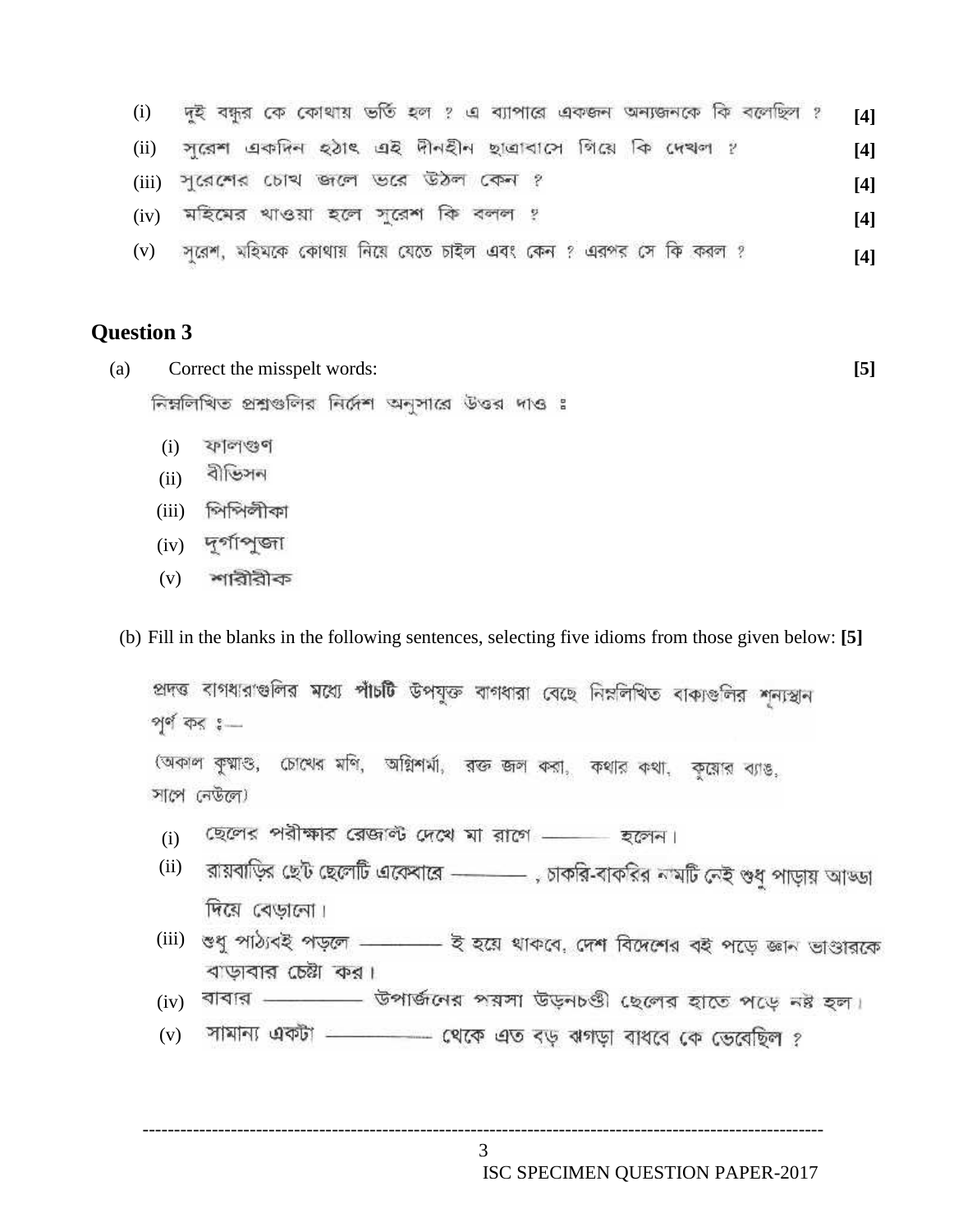## **SECTION B PRESCRIBED TEXTBOOKS - 50 Marks**

*Answer four questions from this Section on at least three of the prescribed textbooks.*

প্ৰবন্ধ ও গদ্য সংকলন

#### **(Probondho O Godya Sonkolon)**

### **Question 4**

'নিবেদিতা নইলে নন্দলালদের যাওয়া হত না অজন্তায়।'

- (i) **[1½]**
- (ii) নিবেদিতা নন্দলালদের পাঠানোর ব্যাপারে লেখককে কি বলেছিলেন <u>?</u> (3)
- (iii) নন্দলালদের পাঠালোর ব্যাপারে লেখকের ভাবনা কি ছিল এবং এই বিষয়ে নিবেদিতা কি ব্যবস্থা **[3]** করেচিলেন গ
- (iv) **[5]**

## **Question 5**

বাড়িতে আসা অতিথিদের শৈল তার পিতার শিক্ষা ও তত্ত্বতালাশ সম্বন্ধে কিরূপ ধারণার কথা **[12½]** বলেছিলেন ? শৈলর মানসিক দুর্বলতা কি ছিল ? এই দুর্বলতার পিছনে মূল কারণ কি ছিল তা শৈলর চরিত্র আলোচনা প্রসঙ্গে লেখ।

## **Question 6**

**[12½]**

'রেকর্ড' গল্পে গল্পকথক কোথা থেকে রেকর্ড কিনেছিলেন ? ঐ স্থানের কি রকম বর্ণনা দিয়েছেন ? রেকর্ডটি কেনার পর কথক ও তাঁর স্তীর কিরকম মানসিক অবস্থা হয় ? শেষে তাঁরা কোন্ সর্বজনীন সত্যের সন্ধান পান ?

4

------------------------------------------------------------------------------------------------------------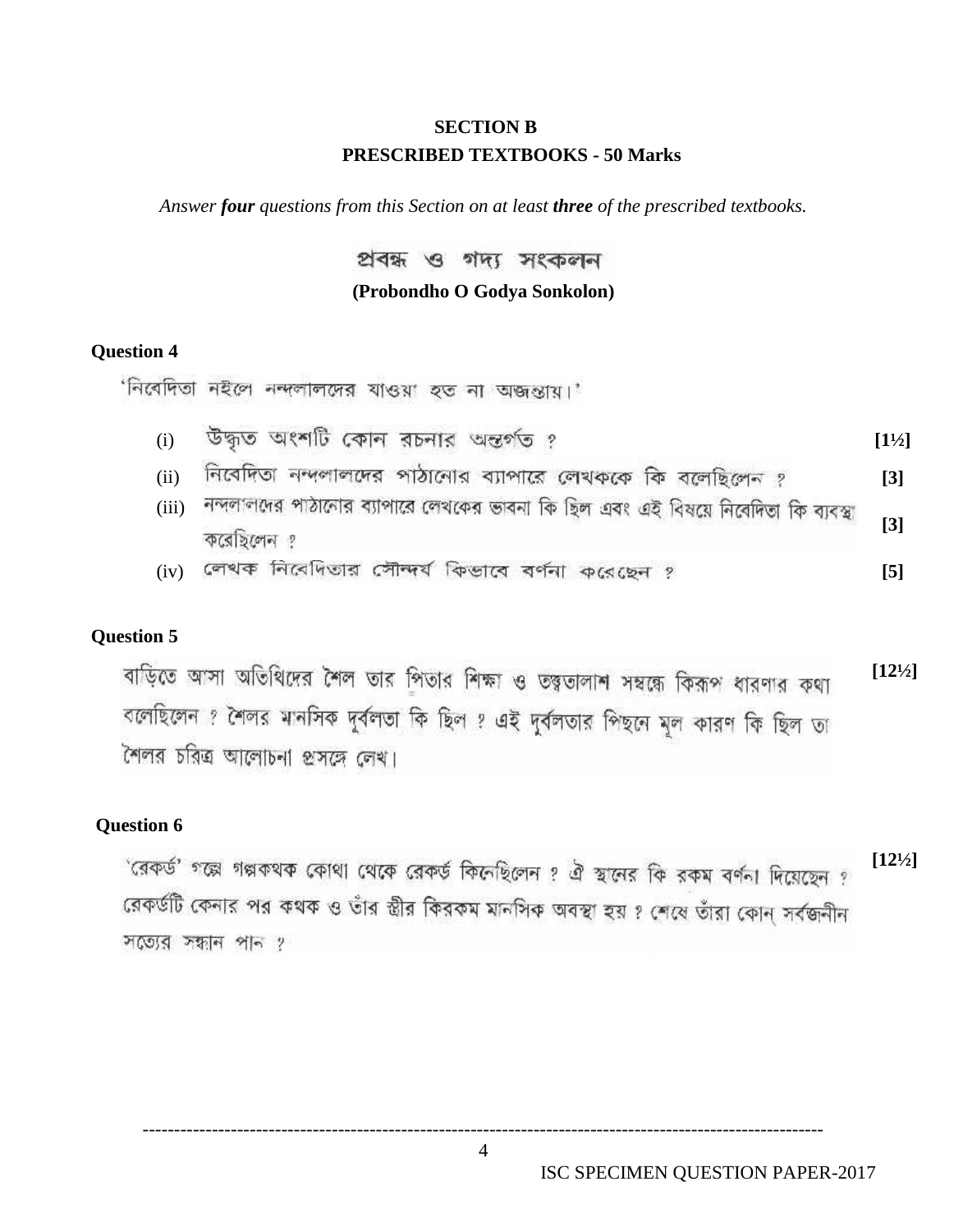## কবিতা সংকলন

#### **(Kobita Sonkolon)**

#### **Question 7**

'মাটির পৃথিবীপানে আঁথি মেলি যবে

দেখি সেথা মহা কলরবে/বিপল জনতা চলে'

- (i) **[1½]**
- (ii) <sup>বিপু</sup>ণ জনতা বলতে কাদের কথা বলা হচ্ছে ? তারা কি করে ? (3)
- (iii) এই কবিতার ইতিহাসের কোন কোন যুগের উল্লেখ রয়েছে ? **[3]**
- (iv) **[5]**

#### **Question 8**

'নূন' কবিতায় কবি বাবা ও ছেলের জীবন যাপনের কিরূপ চিত্র তলে ধরেছেন ? এর মাধ্যমে [12<sup>1</sup>/2] সমাজের নিম্নশ্রেণির মানুষের যে যন্ত্রণাকাতর অবস্থা প্রকাশিত হয়েছে তা আলোচনা কর।

### **Question 9**

'যদি নিৰ্বাসন দাও' কবিতাটি কোন কবির লেখা ? কবি কোথা থেকে নিৰ্বাসিত হতে চান এবং [12<sup>1</sup>/2] নির্বাসিত হলে তিনি কি করবেন বলে উচ্চারণ করছেন ? আলোচ্য কবিতায় কবির বক্তব্যের মধ্যে যে বৈপরীতা রয়েছে তা আলোচনা কর।

## কোনি

#### **(Koni)**

#### **Question 10**

" রাডসুগার পরীক্ষা করিয়েছেন ? কোলেস্টেরল লেডেলটাও দেখেছেন কি ? "

- (i) **[1½]**
- (ii) **[3]**
- (iii) **[3]**
- (iv) যাকে কথাগুলি বলা হচ্ছে তার চেহারা বর্ণনা কর এবং এ কথার উত্তরে তার প্রতিক্রিয়া কি ছিল ?

**[5]**

------------------------------------------------------------------------------------------------------------ 5 ISC SPECIMEN QUESTION PAPER-2017